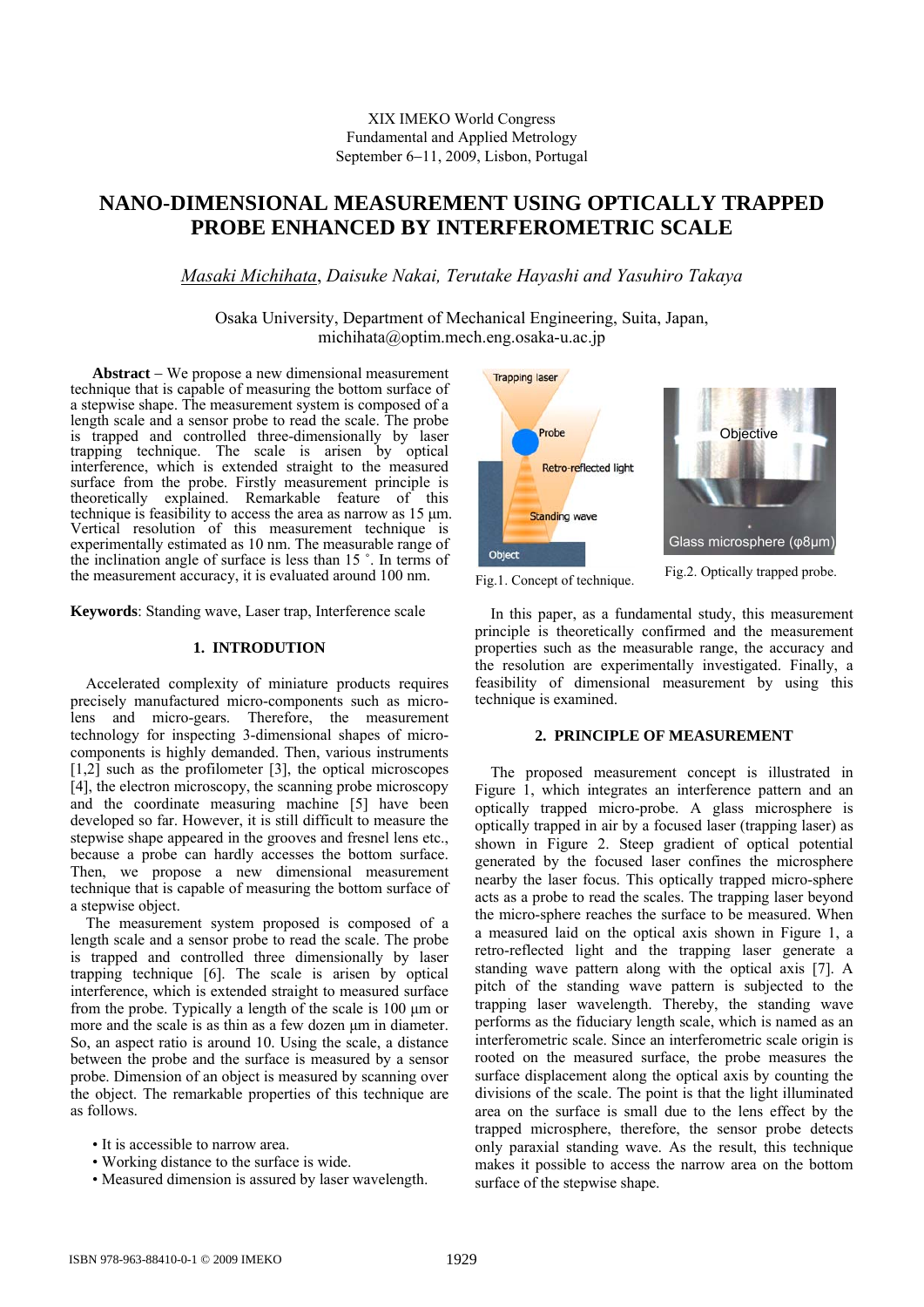The probe originally stays at the stable position. Once the probe is in standing wave pattern, the forces act on the probe in a spatially periodic potential formed by the interferometric scale, which positionally-modulates the probe within optical trapping potential. When the probe crosses over one pitch of the standing wave pattern, the probe returns to the original position. Figure 3 depicts the image of reading the scale. In this manner, displacement of the measured surface is converted into probe repetitive motion. Thus, distance between a measured surface and the probe center is measured by monitoring probe motion. A probe locates a position where the forces by the trapping laser and the interferometric scale equilibrate. To understand the probe behavior, a optical trapping force and a force by standing wave potential are theoretically analyzed.

# **3. THEORETICAL ANALYSIS**

### *3.1 Optical trapping force*

A. Ashkin first demonstrates single beam gradient-force trapping for a dielectric particle in 1986 [6] and analyzed trapping forces in ray optics regime by means of a ray-trace method in 1992 [8]. As shown, for a large sphere compared with a wavelength of the trapping laser, trapping forces derived from optical radiation pressure can be analyzed by ray trace method.

Figure 4 illustrates the simulation model for the axial trapping forces. The laser beam having radius,  $r_{max}$ , is focused by an objective lens with high numerical aperture (NA). Then, maximum incident angle  $\varphi_{max}$  is calculated by using the relation of  $\varphi_{max} = \sin^{-1}(NA(n_1/n_2))$ . In case of NA0.95, *φmax* is 72 ˚. Incident beam is divided into the numbers of optical rays. The total trapping force is sum of the force component generated by all rays. And the trapping force itself is composed of scattering and gradient forces, which are forces that directs in parallel and perpendicular to the direction of an optical ray, respectively. The scattering and gradient forces are calculated by using the equations as follows [8]:



Fig.3. Schematic image of positional deviation of the probe.

$$
F_s = \frac{n_1 P}{c} \left\{ 1 + R \cos 2\theta_i - \frac{T^2 \left\{ \cos 2(\theta_i - \theta_r) + R \cos 2\theta_i \right\}}{1 + R^2 + 2R \cos 2\theta_r} \right\}
$$
 (1)

$$
F_g = \frac{n_1 P}{c} \left\{ R \sin 2\theta_i - \frac{T^2 \left\{ \sin 2(\theta_i - \theta_r) + R \sin 2\theta_i \right\}}{1 + R^2 + 2R \cos 2\theta_r} \right\}
$$
 (2)

Contributions in axial direction of these forces are  $-F_s \cos \varphi_i$ ,  $F_g \sin \varphi_i$ , respectively, so that the axial force of each ray is  $F_{zi}$  $= -F_s \cos \varphi_i + F_g \sin \varphi_i$ . To obtain the total axial force component for the whole laser beam,  $F_{zi}$  is integrated as following equation.

$$
F_z = \int_0^{2\pi} \int_0^{r_{\text{max}}} F_{zi} dr d\beta \tag{3}
$$

where,  $\beta$  is the azimuthal angle around the optical axis.

In this system, the probe is deviated axially from the laser focus. The axially deviated distance is indicated as *dz*. Figure 5 shows the computed axial trapping force components. The circle represents the probe. Mass of the probe is comparably small (appro. 5 pN) so that, it is negligible. From the simulation result, it is shown that the probe is always trapped around 1 μm below the laser focus. The trapping force exerted to the probe is linear at  $d_z$  from 3 μm to -2 μm. In this range, the axial trapping force is regarded as a simple spring force such as follows:

$$
F_r = -kx_r \tag{4}
$$

where,  $k$  is the vertical spring constant induced from the axial trapping force,  $d<sub>r</sub>$  is the distance between the laser focus and the center of the probe. *k* depends on the probe diameter, laser power, material of the probe etc. Thus, by using numerical analysis,  $k$  is estimated as 26  $\mu$ N/m for a glass particle of 8 μm in diameter and an irradiated laser power of 100 mW.



Fig. 4. Geometrical model of computer simulation for analyzing the axial trapping force in single-laser gradient-force trap. The symbols represent the units as follows. *rmax* is a radius of the laser beam, *ri*, radial distance of a ray, *n*, normal vector of the surface where a ray strikes,  $d_z$ , distance between the axially deviated laser focus and the center of the probe, *φmax*, maximum focusing angle for optical axis, *φ*, focusing angle, *θ*, incident angle at a probe surface,  $n_1$ , refractive index of surrounding media,  $n_2$ , refractive index of a probe,  $F_{gi}$ ,  $F_{si}$ , gradient force and scattering force generated by a ray, respectively.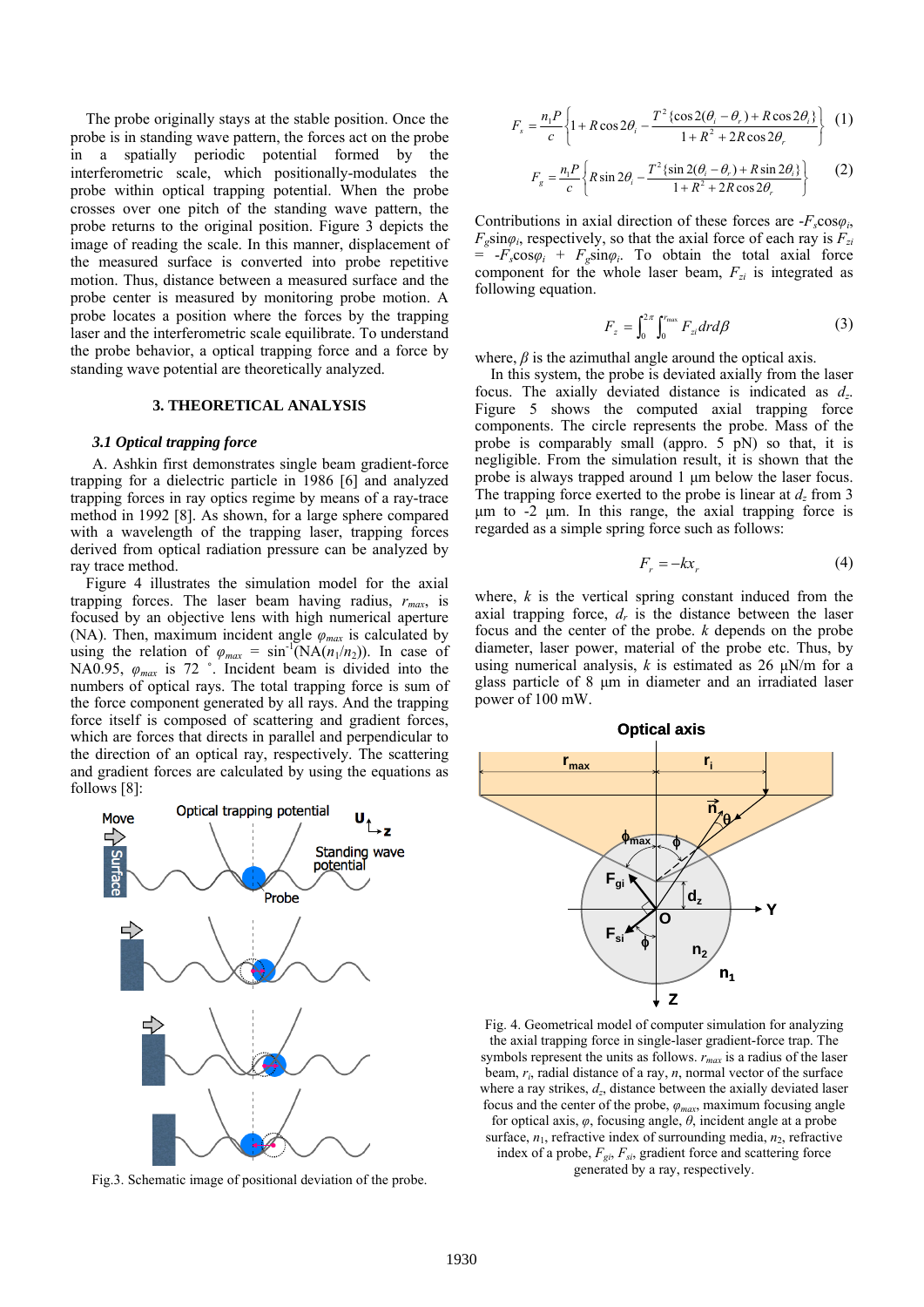#### *3.2 Forces by standing wave potential*

In a single laser gradient force trapping, the trapping laser propagates beyond the probe as forward-scattering light. Interference of this forward-scattering light and retroreflected light from the measured surface generates a standing wave surrounding the probe. The standing wave induces the external force for the probe [9]. Due to gaussian intensity profile of the laser source, the paraxial beam mainly generates forces. Supposed that the incident beam, *Ei* and the reflected beam, *Er*, electric fields have the forms of

$$
E_i = E_1 \cos(kz + \varepsilon) \tag{5}
$$

$$
E_r = E_2 \cos(-kz + \pi + \varepsilon) \tag{6}
$$

where  $E_1$  and  $E_2$  is the amplitude,  $k$  is the wave number and *ε* is the initial phase. By considering a superimposition of *Ei* and  $E_r$ , the intensity of the standing wave along optical axis is described as follows:

$$
I(z) = I_o[1 + \alpha \cos(4\pi z / \lambda)]
$$
 (7)

where,  $I_0$  is the average intensity and  $\lambda$  is the wavelength of the trapping laser, *z* is the distance of the laser focus from the measured surface, and  $\alpha$  is a value regarding to the reflective property of the measured surface. From the equation, the pitch of the standing wave is *λ*/2. In this standing wave, the probe experiences the axial external force,  $F_s$  [9]

$$
F_s = A \sin(4\pi x / \lambda) \tag{8}
$$

where *A* is amplitude of the standing wave depending mainly on the reflective index of the measured surface and the laser power.

# *3.3 Probe position*

Axial position of the probe between the trapping laser and measured surface is controlled by the forces by the trapping laser  $F_r$ , and standing wave  $F_s$ . The probe locates the position where  $F_s = F_r$ . Using Equations (4), (8), equilibrium position of the probe is numerically analyzed as shown in Figure 6. Horizontal axis indicates the distance between the laser focus and the measured surface. Vertical







Fig. 6. Axial deviation of the probe from the laser focus with changing a distance between the sensor and a measured surface. This analytical result is calculated by using Equation (4), (8).

axis indicates the distance between the probe and the laser focus. When the probe is near to the laser focus,  $F_r$  is smaller than  $F_s$  due to the small  $d_z$ . As the measured surface moves, the probe begins to deviate from the laser focus, that is,  $F_r$  increases. When  $F_r$  grows over  $F_s$ , the probe abruptly changes the axial position from one stable point to another in the standing wave. Thus, the probe follows the saw-tooth wave liked pattern.

This sharp signal is used for detecting the standing wave pattern. In addition, the probe position between the peaks is considered almost linear. By interpolating the probe position between the peaks, fine motion of the measured surface is measurable. Thus, the distance between the laser focus and the measured surface is converted into the distance between the probe axial position and the laser focus.

# **4. EXPERIMENTAL SETUP**

# *4.1 Optical system*

Experimental apparatus is illustrated in Figure 7(a). This optical system is designed to compose the three elements: laser trapping, measurement of the probe motion and the imaging of the probe.

A laser diode exited fiber laser (Wavelength: 1064 nm, Polarization: linear, Max. laser power: 2.0 W) is employed for the trapping laser and also has the role to generate the standing wave. The trapping laser is focused by an objective lens (Olympus, NA0.95). For the probe, a glass microsphere  $(n=1.44)$  of 8  $\mu$ m in diameter is used. A micro-sphere is optically trapped near the focus of the objective lens. A number of glass spheres are spread on the piezoelectricactuator. Ultrasonic vibration of the piezoelectric-actuator induces the micro-sphere re-entrainment. Then the trapping laser successfully traps one of the particles. Laser diode (LD) (Wavelength: 640 nm, Laser power: 10 mW) is coaxially incident to the probe for measuring the probe axial motion. Backscattering light of the LD from the probe is collected by a photo-detector (PD). CCD camera takes the image of a trapped probe.

This optical system is accommodated as a compact unit [10]. The unit is carried by a precise 3-axes stage with positioning accuracy, which is better than 30 nm and full stroke 40 mm

# *4.2 Measurement system to measure probe position*

The displacement due to the axial deflection of the probe is taken into account. As seen in Figure 6, the axial probe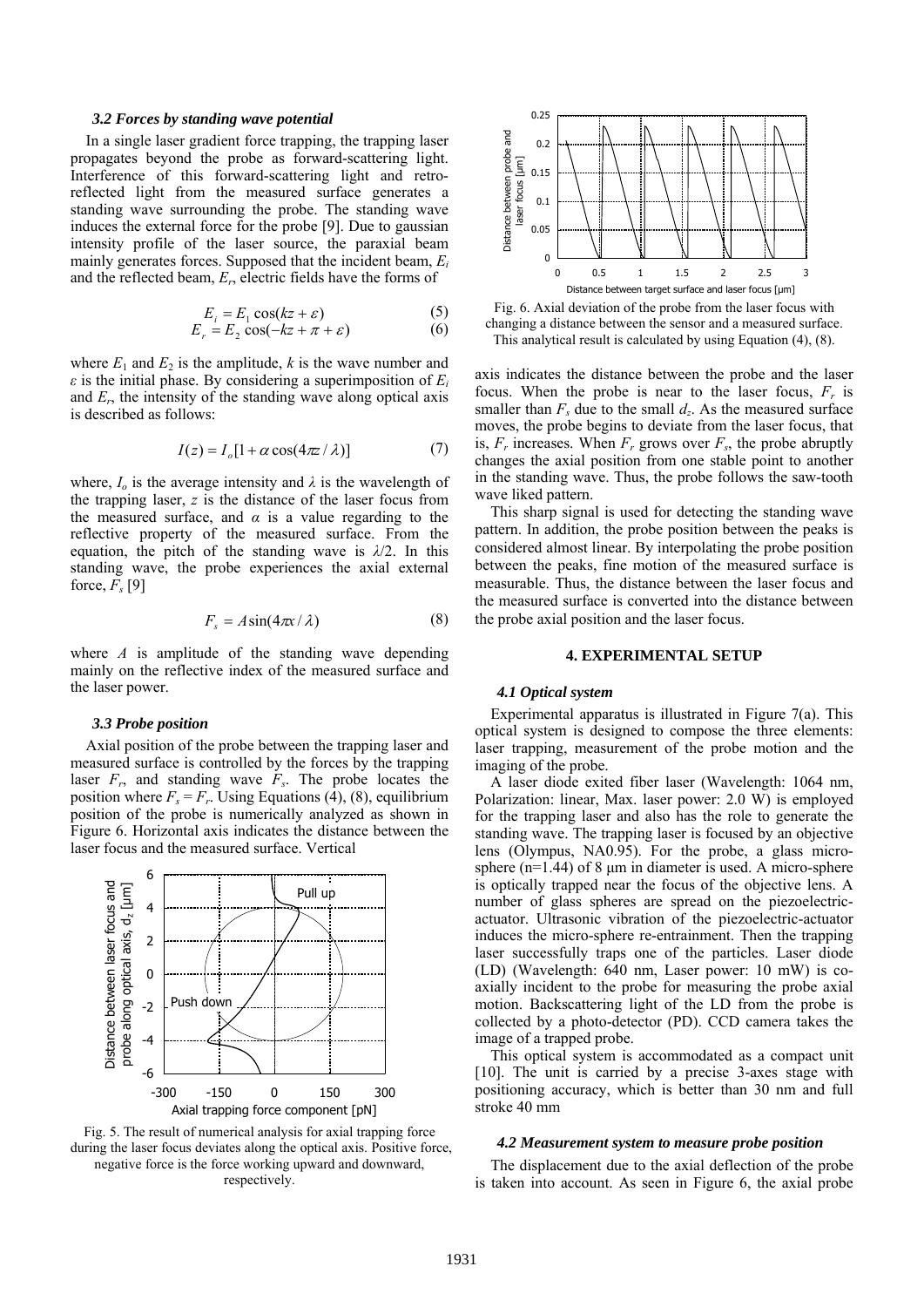motion is a few hundreds nanometers, so it is required to measure the probe deflection more precisely than 100 nm. Configuration of the detection system is shown in Figure 7(b) [11].

A PD is set on the optical axis. A collective lens converges a backscattered light from the probe,  $P_{total}$ . Illuminated area of the backscattered light,  $R_i$  is larger than effective area of the PD,  $R_d$ . Therefore, the average amount of the light that PD received, *Pave* is expressed such as

$$
P_{ave} = P_{total} (R_d / R_i)^2 \tag{9}
$$

By assuming that the diffusion angle of backscattering light is constant,

$$
R_i = (L - Z) \tan \theta \tag{10}
$$

Then, the change of the detected power  $\Delta P_z$  is

$$
\Delta P_z = \frac{dP_{ave}}{dz} \Delta z \cong \frac{2P_{ave}M_l}{L - Z} \Delta z \tag{11}
$$

where,  $\Delta z$  is probe axial deflection and  $M_l$  is the longitudinal magnification. Thus, the probe axial deflection is linearly magnified according to Equation (9) into Δ*Pz*. Magnification is varied by the power of the LD.

# **5. SCALE DETECTING PROPERTY**

# *5.1 Accuracy of scale sensing*

In order to examine the accuracy of the probe, the experiment was implemented that the probe approaches



Fig. 7. (a) Optical system for a probe, which is derived from three elements: trapping a probe, measuring an axial motion of the trapped probe, imaging the trapped probe. The abbreviations are that L is lens, HM, half mirror, OL, objective lens, P, piezoelectric oscillator, M, mirror, CL, collective lens, IF, interference filter, PD, and photo detector. (b) Configuration of the detecting system for axial motion of the probe.  $R_i$ , illuminated area of the backscattered light,  $R_d$ , effective area of PD,  $f$ , focal length of the objective lens, Δ*z*, probe axial deflection.

vertically to the measured surface at constant speed. In following fundamental experiments, a silicon wafer, which has smooth surface of better than 1 nm Ra is used.

Figure 8 shows the detected signals from the probe, when the probe is approaching toward the measured surface. The resultant signal is well agreed with the theoretical predicted signal shown in Figure 6. This proves that the probe is able to sense the interferometric scale.

Next, the detected pitch of the interferometric scale is analyzed. The wavelength of the trapping laser is 1064 nm, therefore the pitch of the interferometric scale should be 532 nm. Figure 9 is the histogram of detected pitch of the interferometric scale for sensing the scale at the distance of 100 μm. The average pitch is 534 nm and the standard deviation is 16 nm. The error was 2 nm, in which the misalignment of the stage axis and optical axis of the probe are included.

### *5.2 Sensing resolution*

The pitch of the scale is decided by the wavelength of the trapping laser, 532 nm in this case. The resolution, however, is derived from the probe sensitivity during interpolation. The resolution is examined by finding the distinguishable signal for certain displacement. Figure 10 shows the probe signal when the stage moves at intervals of 10 nm. Black line indicates raw data without any signal process. Red line is the data after processing through the low-pass filter. This probe is able to measure with the resolution better than 10 nm.



Fig. 8. Probe signal, which denotes the probe axial motion, when the probe approaches toward a measured surface.



Fig. 9. Histogram of the detected pitches of the interferometric scale by the probe.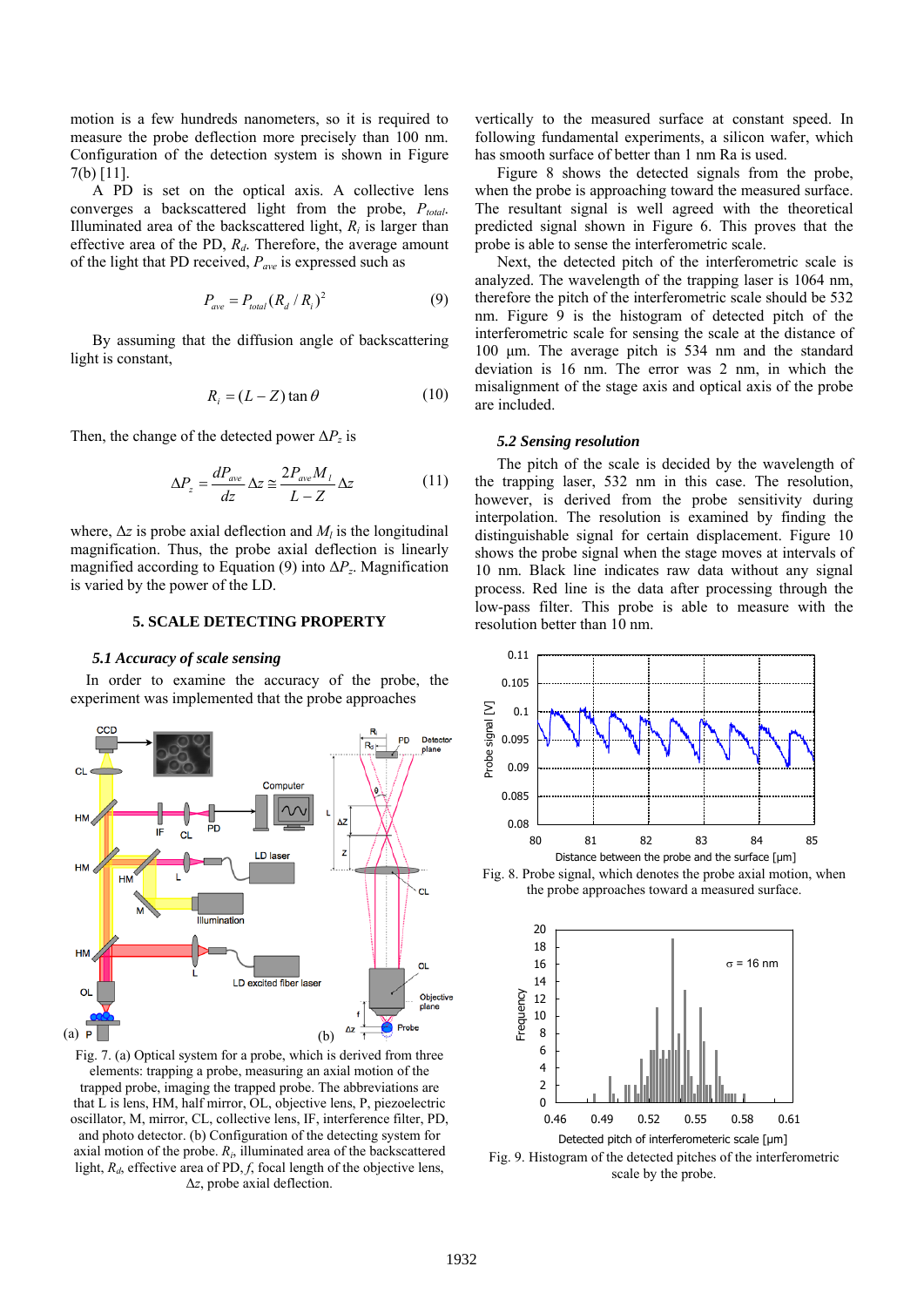

Fig. 10. Measuring resolution of the displacement sensor. The sensor signal when the measured surface moves at interval of 10 nm. Black and red line indicates raw data and data processed low pass filter, respectively.



# *5.3 Measurable inclination angle*

Interference of the retro-reflected laser from the surface and the trapping laser generate the interferometric scale. Intensity of the retro-reflected light decreases by leaning the surface. Therefore, it is important to investigate the measurement property on the inclined surface. Especially at far from the surface, the forces by the interferometric scale decreases, so the measurable axial distance from the surface is chosen to evaluate the measurement property on the inclined surface. The measurable axial distance is determined by condition of whether the probe signal has saw tooth shape. The procedure is as follows. The sensing probe scans the surface laterally. The measurable axial distance from the surface is recorded when the abrupt probe signal is not identified. Only for non-tilted surface, the probe scans vertically. As the sample surface, the silicon wafer is used, which is leaned at certain angle.

The result is shown in Figure 11. On the inclination within 10 $\degree$ , a measurable axial distance is more than 150  $\mu$ m. For those more than 15 ˚, the measurable axial distance suddenly becomes lower. According to the experiments, surface should not lean more than 20 ° for dimensional measurement. For large inclination, specular reflection does not perform to generate the interferometric scale.

### *5.4 Effective surface area for generating the scale*

In order to evaluate the bottom surface, an optical probe must access the narrow area. In case of this technique, only paraxial component of the retro-reflected light generate the interferometric scale effectively. For trapping a microsphere in air stably, a highly focused trapping laser is used. Therefore, the forward-scattering light beyond the probe may propagate at wide-angle. However, since the probe acts as collective lens, propagation of the forward-scattering light is narrower. For evaluating the lens effect of the microprobe, intensity of the paraxial forward scattered light is measured. The slit, which has a squire aperture, is set 20 mm below the trapped probe align with optical axis. After the slit, a light intensity is measured. The structure of the measurement system is illustrated in Figure 12. The lens effect is evaluated as a parameter of certain scattered angular range that is calculated by the slit size. The results are summarized in Table 1. The result proves the performances of the lens effect by the trapped microsphere. The light intensity of paraxial scattered from the microsphere light becomes 1.6 times higher than those without the microsphere.

Then, it is confirmed that whether the paraxial retroreflected light is able to generate the interferometric scale. The experiment is implemented that the probe signal is taken on the narrow beam. As the beam, the AFM cantilever is fabricated by a focused ion beam (FIB). The SEM image is shown in Figure 13. The width of the beam is 15 μm. The



Table 1. Experimental results for lens effect of the trapped microsphere.